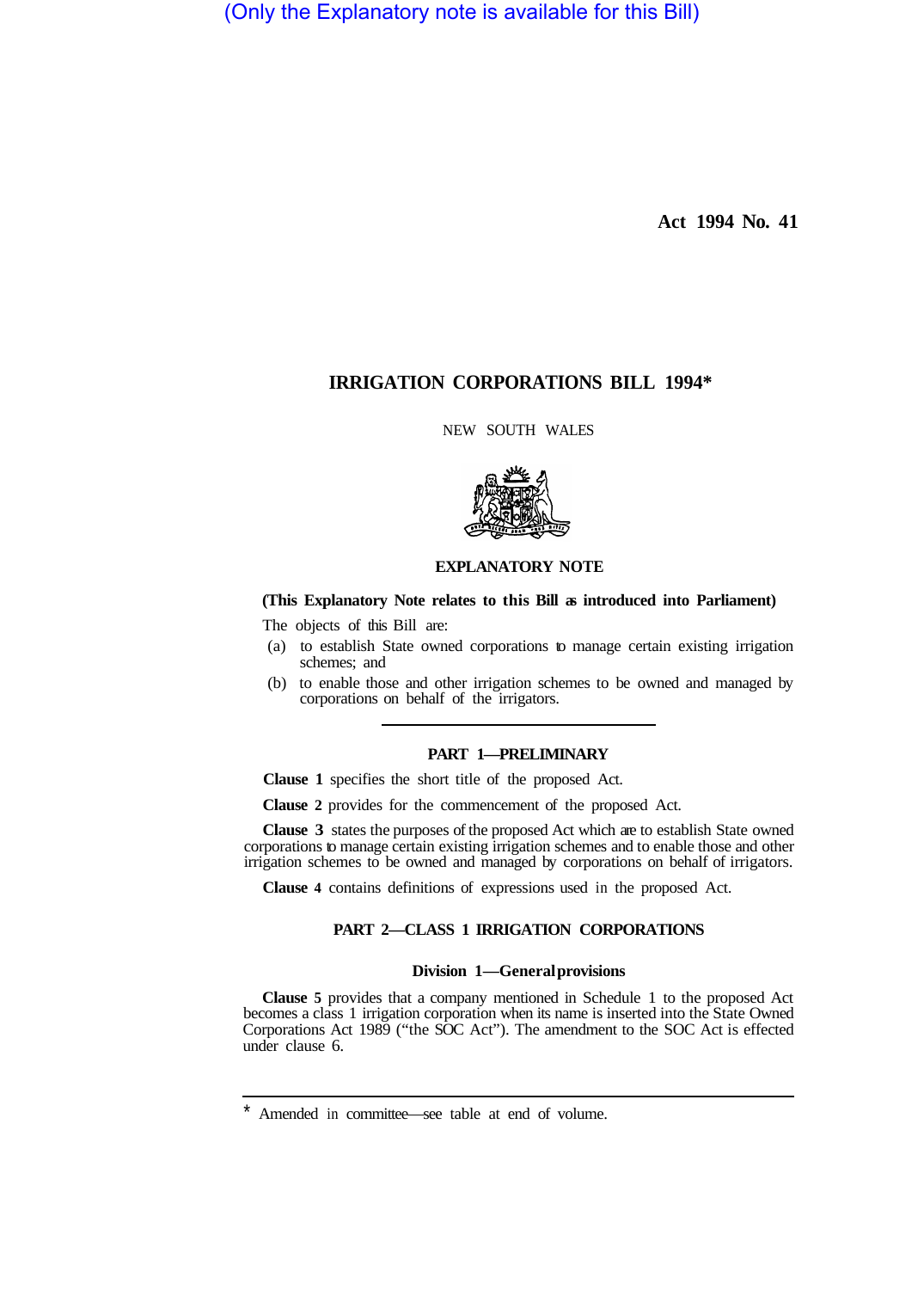**Clause 6** enables Schedule 1 to the SOC Act to be amended to insert the following corporations:

Coleambally Irrigation Limited Jemalong Wyldes Plains Irrigation Limited Lower Murray Irrigation Limited Murray Irrigation Limited Murrumbidgee Irrigation Limited.

**Clause 7** provides that the Water Administration Ministerial Corporation ("the Ministerial Corporation") will no longer exercise functions in relation to an irrigation scheme area for which a class 1 irrigation corporation has been established, except specified functions that will be ongoing functions of the Corporation.

When the Ministerial Corporation delegates a function, it is divested of the function and is not responsible for the manner in which the irrigation corporation exercises the function. Neither the Ministerial Corporation nor the State is liable for anything arising from the exercise or non-exercise of functions delegated to an irrigation corporation or the non-exercise of functions which, because of the operation of the clause, the Ministerial Corporation is not capable of exercising.

**Clause 8** allows the Ministerial Corporation to make an order transferring certain staff of the Department of Water Resources or of the Ministerial Corporation to the service of a class 1 irrigation corporation. The provisions of the  $SOC$ <sup>1</sup> Act relating to transferred staff apply.

**Clause 9** enables irrigation scheme areas specified in Schedule l in relation to a class 1 irrigation corporation to be altered or omitted and irrigation scheme areas to be inserted in that Schedule.

**Clause 10** enables a class 1 irrigation corporation to acquire land by agreement, or compulsorily acquire land in accordance with the Land Acquisition (Just Terms Compensation) Act 1991, for the purposes of the proposed Act.

An irrigation corporation must obtain the approval of the Minister to the compulsory acquisition of land under the clause.

#### **Division 2—Functions of class 1 irrigation corporations**

**Clause 11** specifies the functions of a class 1 irrigation corporation. Its primary activity is to exercise functions delegated to it under the proposed Act.

**Clause 12** enables the Ministerial Corporation to delegate certain functions to a class 1 irrigation corporation in relation to the area of operations of the irrigation corporation.

### **Division 3—Transfer to Schedule 2**

**Clause 13** enables the Governor, on application to the Minister by a class 1 irrigation corporation, to apply this Division to the corporation.

**Clause 14** gives express authority for negotiations to be conducted for the transfer of the issued shares in a class 1 irrigation corporation in anticipation of the transfer of the irrigation corporation to Schedule 2. The transfer of shares does not have effect until the name of the corporation has been inserted in Schedule 2.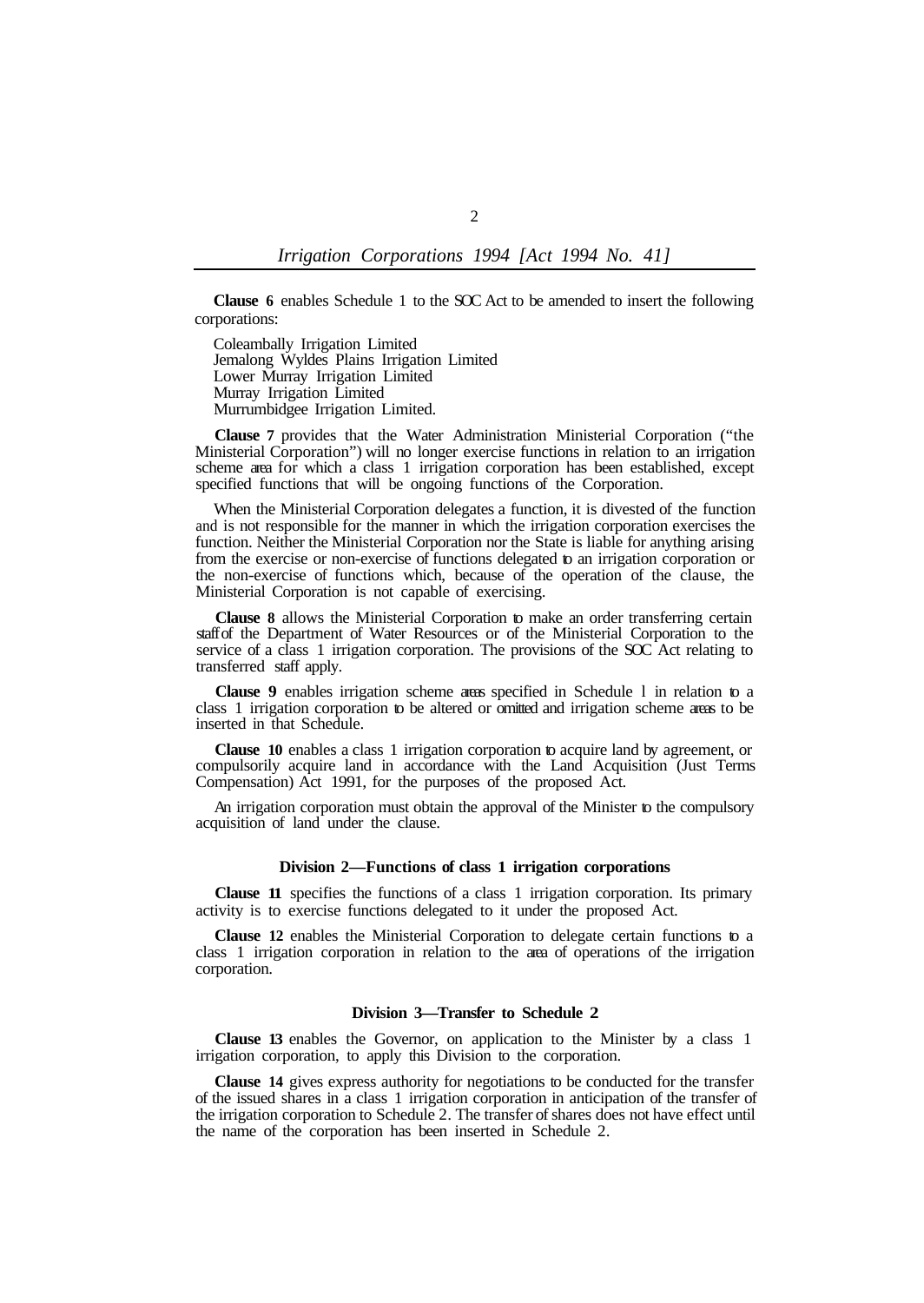**Clause 15** enables the Ministers who are voting shareholders of a corporation that is transferring from Schedule 1 to Schedule 2 to make certain necessary amendments to the memorandum and articles of association of the corporation.

**Clause 16** enables any agreement reached under clause 14 to provide for the payment by the irrigation corporation concerned of amounts to the State in addition to the consideration payable for the transfer of shares.

**Clause 17** provides that any amounts referred to in clause 16 are to be paid into the Consolidated Fund after the expenses of the transfer have been met.

**Clause 18** enables the Minister to direct that assets identified for the purpose in an agreement reached under clause 14 are to be transferred to the Crown. Such assets will vest in the Ministerial Corporation (subject to any existing leases, licences or permissive occupancies).

**Clause 19** removes the name of a class 1 corporation from Schedule 1 to the SOC Act when it is inserted as a class 2 irrigation corporation in Schedule 2 to the proposed Act (this is done under Division 1 of Part 3).

**Clause 20** provides that the SOC Act ceases to apply to the irrigation corporation when it is transferred to Schedule 2.

**Clause 21** provides for the payment of dividends that have been declared by a class 1 irrigation corporation before it transfers to Schedule 2 but have not been paid before the transfer.

**Clause 22** preserves the liability of a class 1 irrigation corporation transferring to Schedule 2 to pay any tax-eqarivalents due and payable to the Treasurer under the SOC Act.

**Clause 23** provides for the continued application of the reporting and auditing requirements of the SOC Act to a class 1 irrigation corporation transferring to Schedule 2 in respect of any period before the transfer.

**Clause 24** deals with the rights of staff of a class 1 irrigation corporation that is transferring to Schedule 2.

**Clause 25** continues in force any irrigation water management works licence and any operating licence granted under the proposed Act and held by a class 1 irrigation corporation that is transferring to Schedule 2.

**Clause 26** states that the Division has effect despite anything in the SOC Act or the memorandum or articles of a class 1 irrigation corporation that is transferring to Schedule 2.

## **PART 3—CLASS 2 IRRIGATION CORPORATIONS**

#### **Division 1—General provisions**

**Clause 27** enables the Governor, by proclamation, to designate a corporation as a class 2 irrigation corporation by inserting the name of the corporation in Schedule 2 to the proposed Act.

A corporation may be designated as a class 2 irrigation corporation whether or not it has been a class 1 irrigation corporation.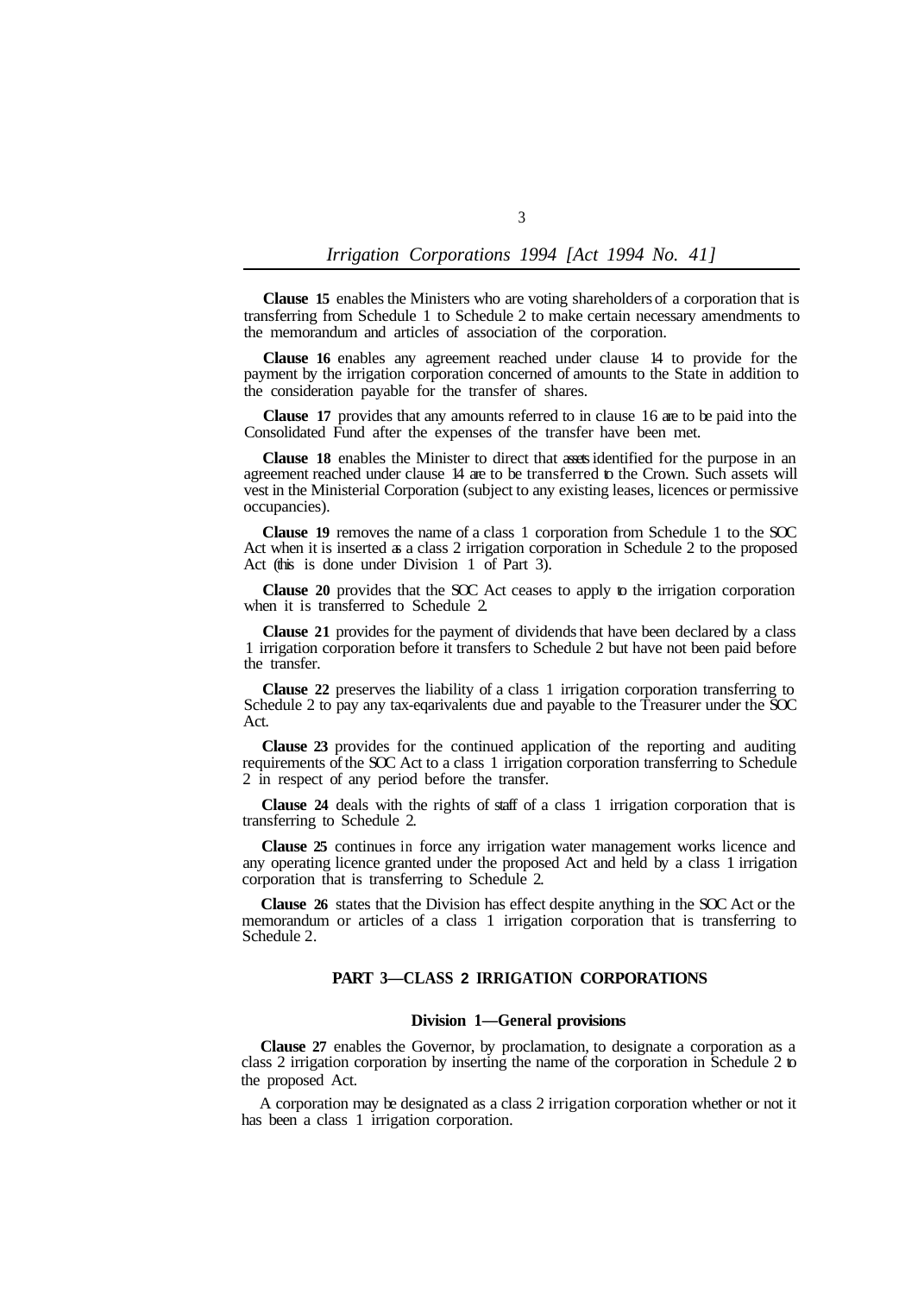**Clause 28** provides that a proclamation may only be made under clause 27 on the application of the corporation concerned that has been approved by the Minister.

**Clause 29** specifies the matters that the Minister may have regard to in considering an application under clause 28 and enables the Minister to refuse an application on reasonable grounds. The Minister may approve an application if satisfied as to certain matters.

**Clause 30** describes certain aspects of a class 2 irrigation corporation (a corporation listed in Schedule 2), such as that it does not represent the Crown and cannot render the State liable for any debts unless the proposed Act, or any other Act, otherwise provides.

**Clause 31** enables the Ministerial Corporation to order that certain staff of the Department of Water Resources or the Ministerial Corporation are transferred to the service of a class 2 corporation. The clause also deals with rights of such staff.

**Clause 32** provides that a corporation ceases to be a class 2 irrigation corporation when its name is removed from Schedule 2 to the proposed Act. This can only be done by further legislation, by a proclamation made at the request of the irrigation corporation or if the irrigation corporation ceases to exist.

#### **Division 2—Special provisions relating to corporations connected with irrigation scheme areas**

**Clause 33** states that the Division applies to class 2 irrigation corporations established or proposed to be established to continue arrangements in existing or former irrigation scheme areas.

**Clause 34** provides that the Minister may not approve an application by such a corporation unless satisfied that each existing irrigator will be assured of certain rights relating to the number of shares that the irrigator will hold in the corporation and the irrigator's future water entitlements.

**Clause 35** provides for the dissolution of existing irrigation scheme areas for which class 2 irrigation corporations are established.

**Clause 36** permits the entry onto land of a person authorised by a class 2 corporation for purposes connected with its operations.

**Clause 37** requires a class 2 corporation to ensure that in exercising powers under clause 36 as little damage as possible is caused and that such damage is repaired or compensation is paid.

### **PART 4—PROVISIONS RELATING TO CLASS 1 AND CLASS 2 IRRIGATION CORPORATIONS**

#### **Division l—Assets**

**Clause 38** vests in an irrigation corporation works installed in or on land by the corporation and works transferred to it under Part 5.

### **Division 2—Operating licences**

**Clause 39** enables the Governor to grant an operating licence to an irrigation corporation. An operating licence enables an irrigation corporation to supply water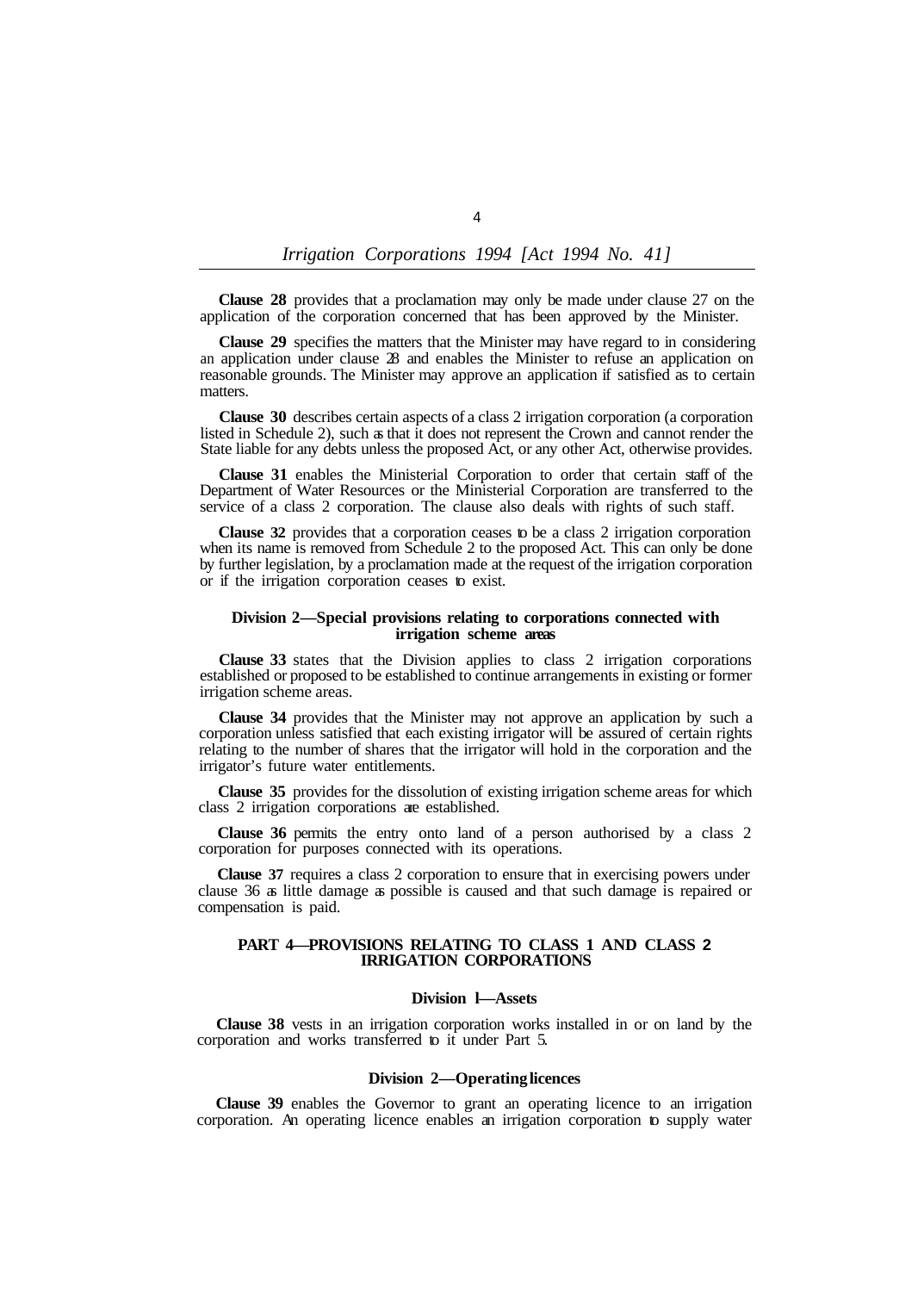provided to it under an irrigation corporation water management works licence granted under the Water Act 1912 and, in the case of a class 1 irrigation corporation, to exercise functions delegated to it under clause 12.

**Clause 40** allows the Governor to refuse an application for an operating licence on such grounds as the Governor considers appropriate.

**Clause 41** enables the Governor to determine the terms and conditions of an operating licence. An example of a condition that may be included is a requirement that the corporation provide, construct, maintain, manage and operate efficient, co-ordinated and commercially viable water services.

**Clause 42** states that an operating licence may only be amended in the manner specified in the licence.

**Clause 43** provides for the term of an operating licence.

**Clause 44** specifies the action that may be taken if an irrigation corporation contravenes its operating licence.

**Clause 45** enables the Governor to cancel an operating licence in specified circumstances.

#### **Division 3—Irrigation corporation water management works licences**

**Clause 46** contains definitions of expressions used in the proposed Division.

**Clause 47** enables the Governor, on the recommendation of the Ministerial Corporation, to grant an irrigation corporation water management works licence ("irrigation corporation licence") on payment of a fee calculated in accordance with the regulations.

**Clause 48** allows an irrigation corporation to take water and construct or use water management works in accordance with the irrigation corporation licence.

**Clause 49** provides for the making of an application for an irrigation corporation licence by an irrigation corporation.

**Clause 50** enables the Governor to determine an application for an irrigation corporation licence.

**Clause 51** specifies matters that the Ministerial Corporation must take into account in deciding whether to recommend the granting of an irrigation corporation licence.

**Clause 52** enables the Governor to refuse an application for an irrigation corporation licence on such grounds as the Governor considers appropriate.

**Clause 53** states that an irrigation corporation licence is subject to conditions imposed in accordance with the proposed Act.

**Clause 54** allows the Governor to impose conditions on an irrigation corporation licence after its grant, but only if requested by the licensee or after the licensee has been given an opportunity to make representations.

**Clause 55** enables the Governor to revoke conditions imposed on an irrigation corporation licence by the Governor.

**Clause 56** provides that the term of an irrigation corporation licence is 15 years.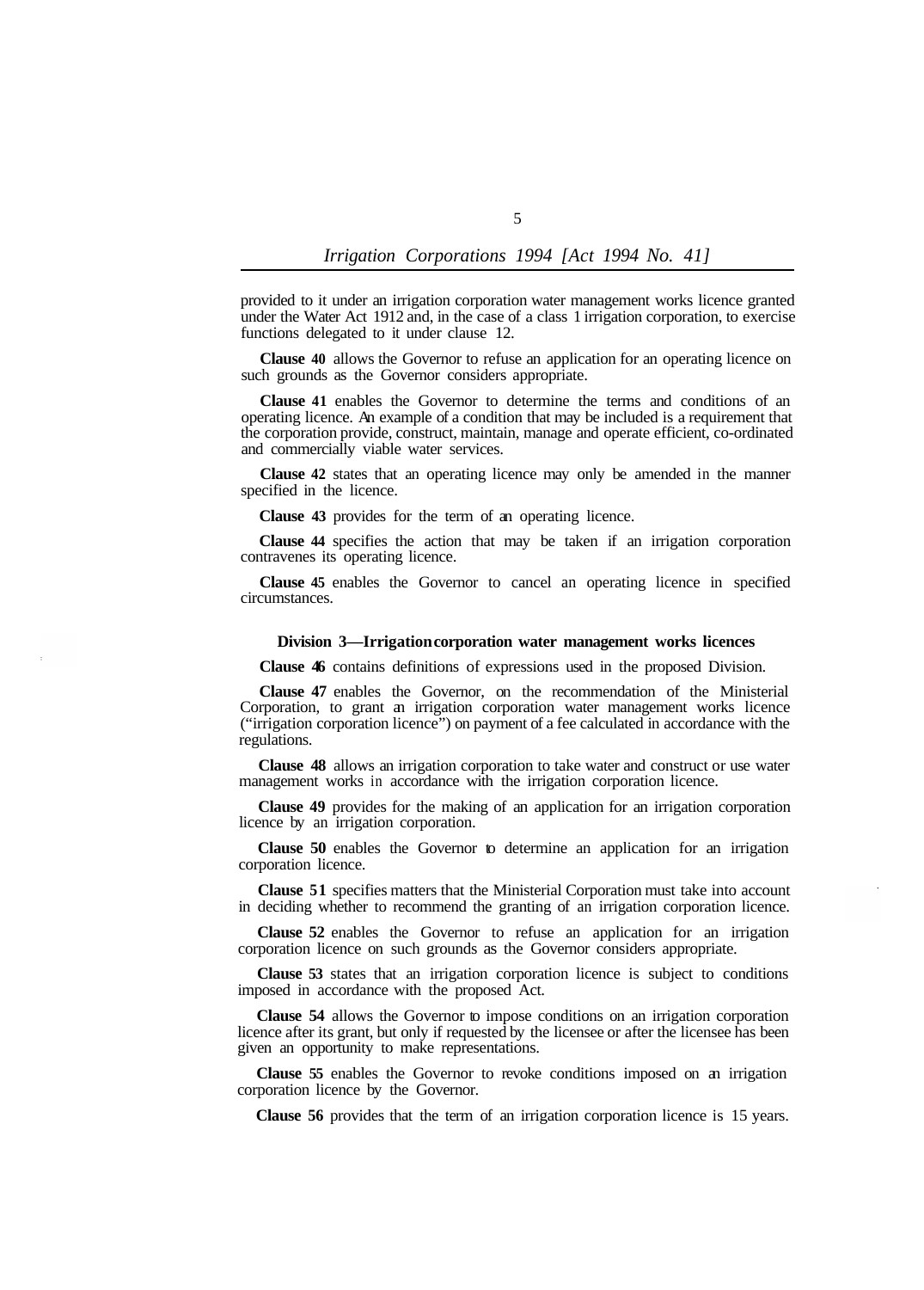**Clause 57** provides for the Governor to periodically review the terms and conditions of an irrigation corporation licence.

**Clause 58** specifies requirements as to the form of an irrigation corporation licence.

**Clause 59** allows the Governor to amend an irrigation corporation licence on the recommendation of the Ministerial Corporation made on the application of the licensee.

**Clause 60** allows the Governor to suspend or vary an irrigation corporation licence for such reasons as the Governor considers appropriate, but only if the licensee has been given an opportunity to make representations.

**Clause 61** specifies circumstances (for example, that a water management work has not been used in accordance with an irrigation corporation licence) in which the Governor may cancel an irrigation corporation licence or take other action in relation to the licence.

**Clause 62** enables the Ministerial Corporation to levy service charges on an irrigation corporation in accordance with the regulations.

**Clause 63** makes it an offence for an irrigation corporation to use water management works when the irrigation corporation licence for the works is suspended or cancelled or to contravene the terms and conditions of the licence.

**Clause 64** provides for certain evidentiary matters for the purposes of proceedings arising under the proposed Act.

# **Division 4—Arrangements with subsidiaries**

**Clause 65** allows an irrigation corporation to arrange for a subsidiary of the corporation to exercise its functions under the proposed Act or the irrigation corporation's operating licence or irrigation corporation licence.

**Clause 66** enables the Ministerial Corporation to treat acts or omissions of a subsidiary of an irrigation corporation as acts or omissions of the irrigation corporation for certain purposes if the irrigation corporation has made an arrangement with the subsidiary under clause 65.

#### **Division 5—Miscellaneous**

**Clause 67** provides that Parts 2 and 3 do not prevent an irrigation corporation from exercising functions that do not relate to the supply of water. This is subject to restrictions that might be included in the terms and conditions of the operating licence.

**Clause 68** applies provisions of the Act relating to irrigation corporations with subsidiaries to irrigation corporations that have no subsidiaries.

**Clause 69** enables an irrigation corporation to be connected with more than one irrigation scheme area.

**Clause 70** makes a new owner of land liable for amounts levied by an irrigation corporation in respect of the land that have not been paid by the previous owner.

**Clause 71** requires an irrigation corporation, on application, to certify whether any amounts levied in relation to particular land have been paid and, if not, the amount owing.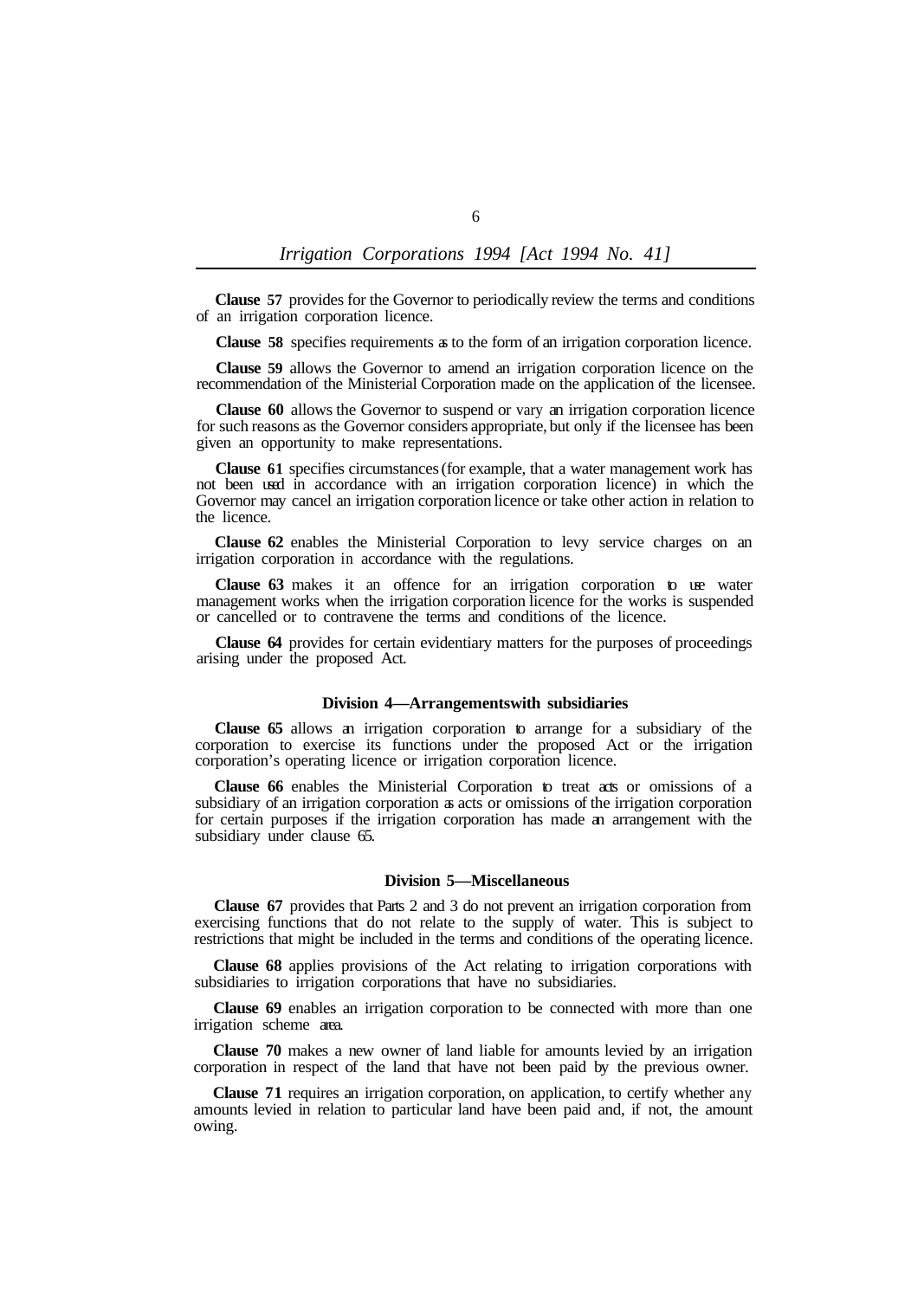**Clause 72** prevents an irrigation corporation to which the business undertaking of an irrigation scheme area has been transferred under Part 5 from levying rates and charges as a statutory charge or as a charge on land.

**Clause 73** allows the Minister to provide funds to an irrigation corporation, either as a grant or a loan, out of money appropriated by Parliament or otherwise legally available. The funds may be advanced on terms and conditions determined by the **Minister** 

**Clause 74** states that certain provisions of the Public Works Act 1912, the Water Act 1912, the Irrigation Act 1912, the Wentworth Irrigation Act 1890 and regulations under the Irrigation Act 1912 cease to apply to an irrigation scheme area for which an irrigation corporation has been established. Those provisions impose duties on the Ministerial Corporation to maintain certain works.

**Clause 75** prevents a claim being made against an irrigation corporation or officer or employee of an irrigation corporation in respect of any nuisance caused by a work in the area of operations of the corporation. The clause also extends to irrigation corporations the protection given to councils by section 733 of the Local Government Act 1993 in respect of advice given or action taken in good faith concerning the flooding of land or land in the coastal zone affected by coastal hazard.

**Clause 76** creates an offence, in respect of the area of operations of an irrigation corporation, of illegally taking or diverting water, using water without authorisation or tampering with meters registering the quantity of water supplied by an irrigation corporation (maximum penalty is 150 penalty units, currently \$15,000).

**Clause 77** creates an offence of discharging substances into the works of an irrigation corporation without authorisation (maximum penalty is 150 penalty units, currently  $$15,000$ .

### **PART 5—TRANSFER OF ASSETS, RIGHTS AND LIABILITIES**

**Clause 78** enables the Minister to make an order directing that the business undertaking of an irrigation scheme area be transferred to an irrigation corporation connected with the area.

**Clause 79** enables an order under clause 78 to provide for the payment by the irrigation corporation concerned of amounts to the State in addition to the consideration payable for the transfer of the business undertaking.

**Clause 80** provides that any amounts referred to in clause 79 are to be paid into the Consolidated Fund after the expenses of the transfer have been met.

**Clause 81** enables an irrigation corporation (or some other person specified by the Ministerial Corporation) to take the place of the Ministerial Corporation as a party to an existing contract.

**Clause 82** provides that causes of action accrued and proceedings commenced against the Ministerial Corporation before the transfer of a business undertaking to an irrigation corporation do not become the responsibility of the irrigation corporation.

**Clause 83** provides that amounts due but not paid to the Ministerial Corporation before the transfer of a business undertaking to an irrigation corporation are included in the transfer.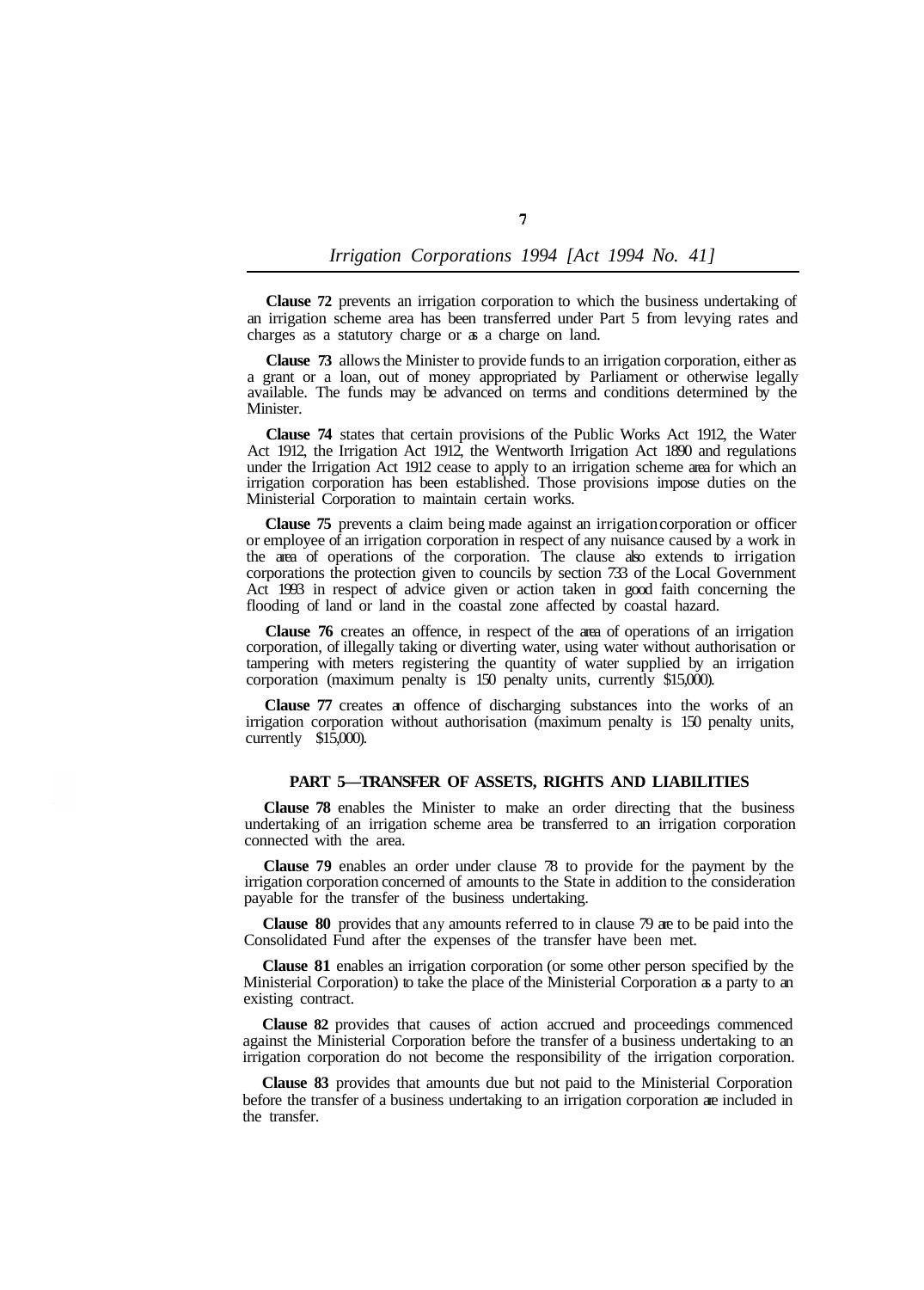**Clause 84** states the effect of the operation of the Part in relation to certain contractual matters.

#### **PART 6—MISCELLANEOUS**

**Clause 85** provides that the proposed Act binds the Crown.

**Clause 86** vests certain works constructed or controlled by the Water Administration Ministerial Corporation under the Water Act 1912, the Irrigation Act 1912 or the Water Administration Act 1986 in the Water Administration Ministerial Corporation.

**Clause 87** states that nothing prevents a class 2 irrigation corporation from being registered as a co-operative.

**Clause 88** gives exemptions from stamp duty in relation to certain transactions effected for the purposes of the proposed Act.

**Clause 89** provides that the regulations may, for the purposes of the Trade Practices Act 1974 of the Commonwealth, authorise the transfer of the business undertaking of an irrigation scheme area to an irrigation corporation, the performance of contracts included in the business undertaking and the making and performance by an irrigation corporation, after the transfer, of certain contracts related to the supply of water and associated purposes.

**Clause 90** provides that the regulations may exempt an irrigation corporation from the provisions of the Monopolies Act 1923.

**Clause 91** makes it clear that nothing in the proposed Act affects any right of appeal or review that an irrigation corporation has in respect of anything done under the proposed Act.

**Clause 92** provides that the prosecution or conviction of a person for an offence against the proposed Act does not affect the right of an irrigation corporation to take civil proceedings or other action against the person.

**Clause 93** creates an offence of causing the commission of an offence against the proposed Act or aiding or abetting the commission of an offence against the proposed Act.

**Clause 94** enables offences against the proposed Act to be disposed of summarily before a Local Court or the Land and Environment Court.

**Clause 95** enables minor amendments to be made to Schedules 1 and 2 by regulation.

**Clause 96** empowers the Governor-in-Council to make regulations for the purposes of the proposed Act and for savings and transitional matters.

**Clause 97** gives effect to Schedule 3 which contains amendments to various Acts.

**Clause 98** provides for the review of the proposed Act by the Minister 5 years after its commencement.

**SCHEDULE l—LIST OF CLASS 1 IRRIGATION CORPORATIONS** 

The Schedule specifies class 1 irrigation corporations.